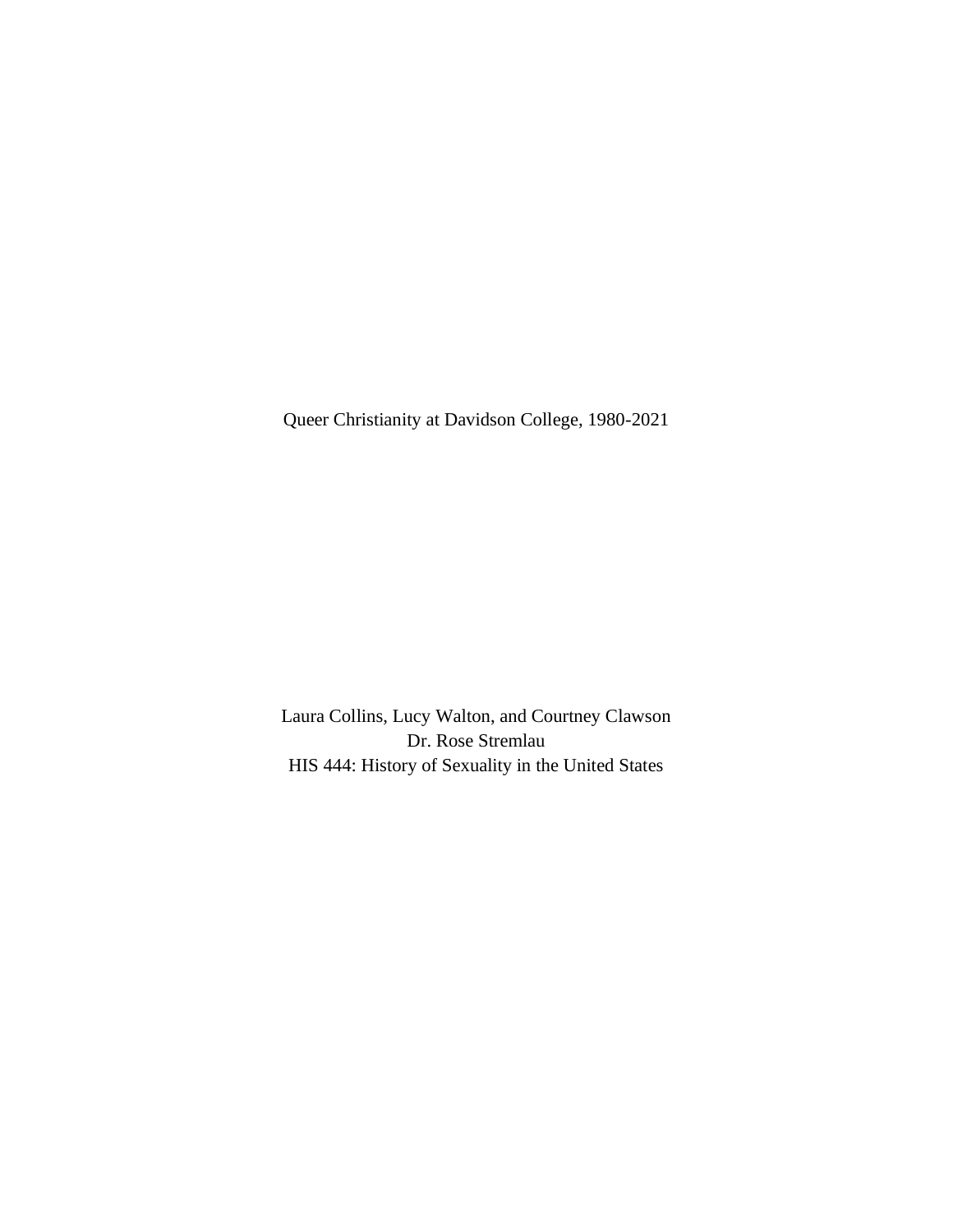Utilizing primarily the oral history of a lesbian Davidson alumni couple, Heather McKee ('87) and Jane Campbell ('87), this essay will examine how Christianity and Christian spaces within Davidson College's history have impacted the experiences of queer students at Davidson. While for some queer students, Davidson's Christian identity has contributed to an isolating environment, others have experienced Christianity as a means to obtain companionship and acceptance on campus. We treat the legacy of this tension as a phenomenon of changing experiences over time, chronicling student life from the 1980s up to the current campus culture in 2021. In doing so, we are able to examine how students' complex and varied queer experiences of Christianity at Davidson have both changed and shared similarities over time.

#### **Queer Isolation and Christianity at Davidson in the 1980s**

Davidson College has been affiliated with the Presbyterian Church, specifically the Davidson College Presbyterian Church (DCPC), since its founding in 1837.<sup>1</sup> In 1985—while Heather McKee and Jane Campbell were students at Davidson—the denomination declared lesbian and gay full church membership unconstitutional.<sup>2</sup> Davidson's affiliation with this church—which, at the time of McKee and Campbell's time on campus, rejected the basic rights of and intentionally isolated LGBTQ+ individuals—created an unwelcoming culture for queer students at Davidson.

<sup>&</sup>lt;sup>1</sup> "History & Traditions," Davidson College, Accessed May 10, 2021, [https://www.davidson.edu/about/history-traditions.](https://www.davidson.edu/about/history-traditions)

<sup>&</sup>lt;sup>2</sup> "Timeline of LGBTQIA+ History in the PC(USA): 1970-2019," Sutori, PC(USA), February 19, 2019, [https://www.sutori.com/story/timeline-of-lgbtqia-history-in-the-pc-usa--JiBbvQQSWSTGX8WQcgLG8SY7.](https://www.sutori.com/story/timeline-of-lgbtqia-history-in-the-pc-usa--JiBbvQQSWSTGX8WQcgLG8SY7)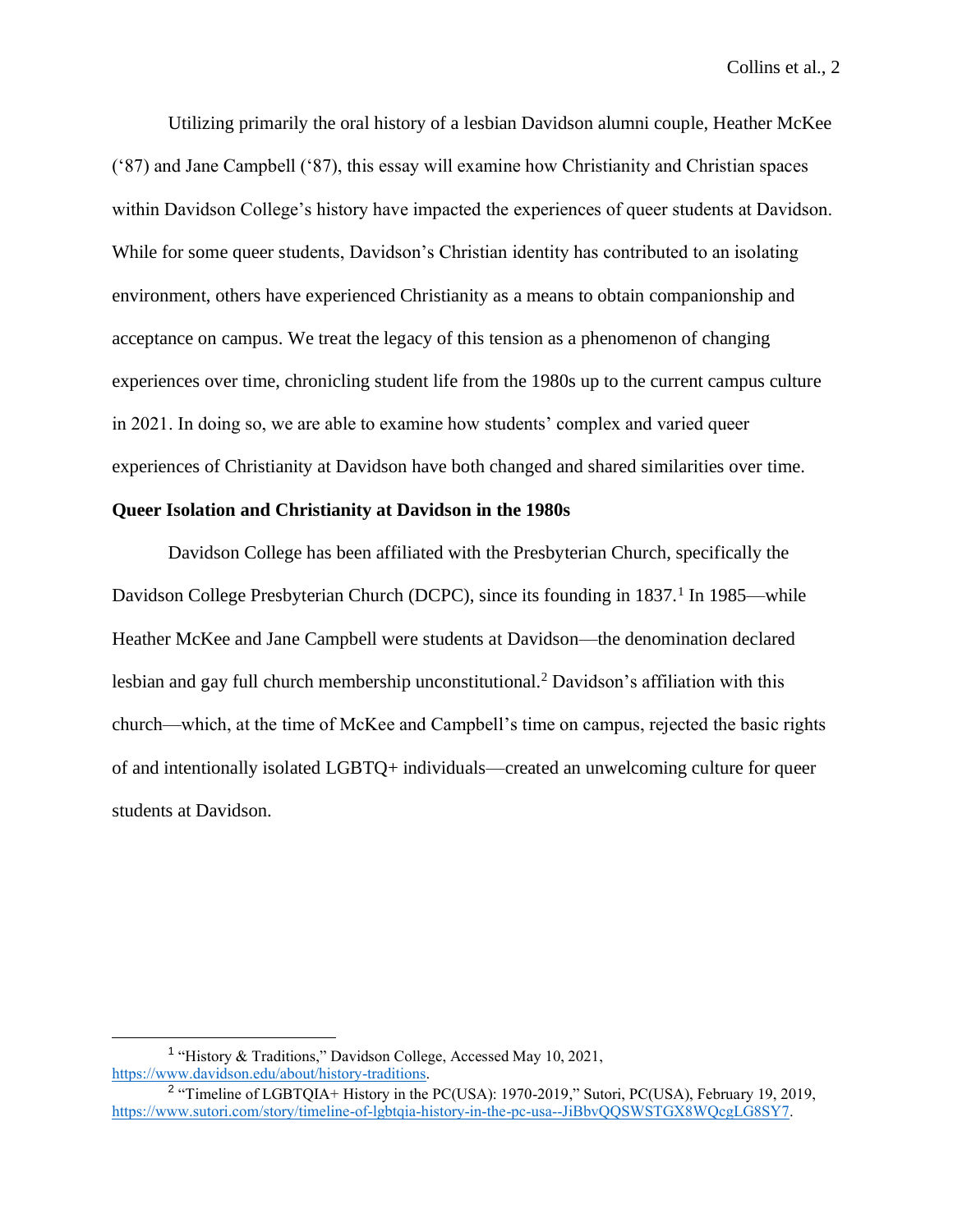

*This photo shows Davidson College Presbyterian Church as it appeared in 1987.<sup>3</sup>*

It was not only through official church policy, however, that Christianity on Davidson's campus contributed to the isolation of LGBTQ+ students in the 1980s. For example, one undergraduate student, Dee Reynolds, wrote in the 1986 *Quips and Cranks* yearbook that "the shadow of the church spire reaches far," referencing the anti-LBGT+ presence and beliefs of

<sup>3</sup> *Quips and Cranks,* Davidson College, 1987.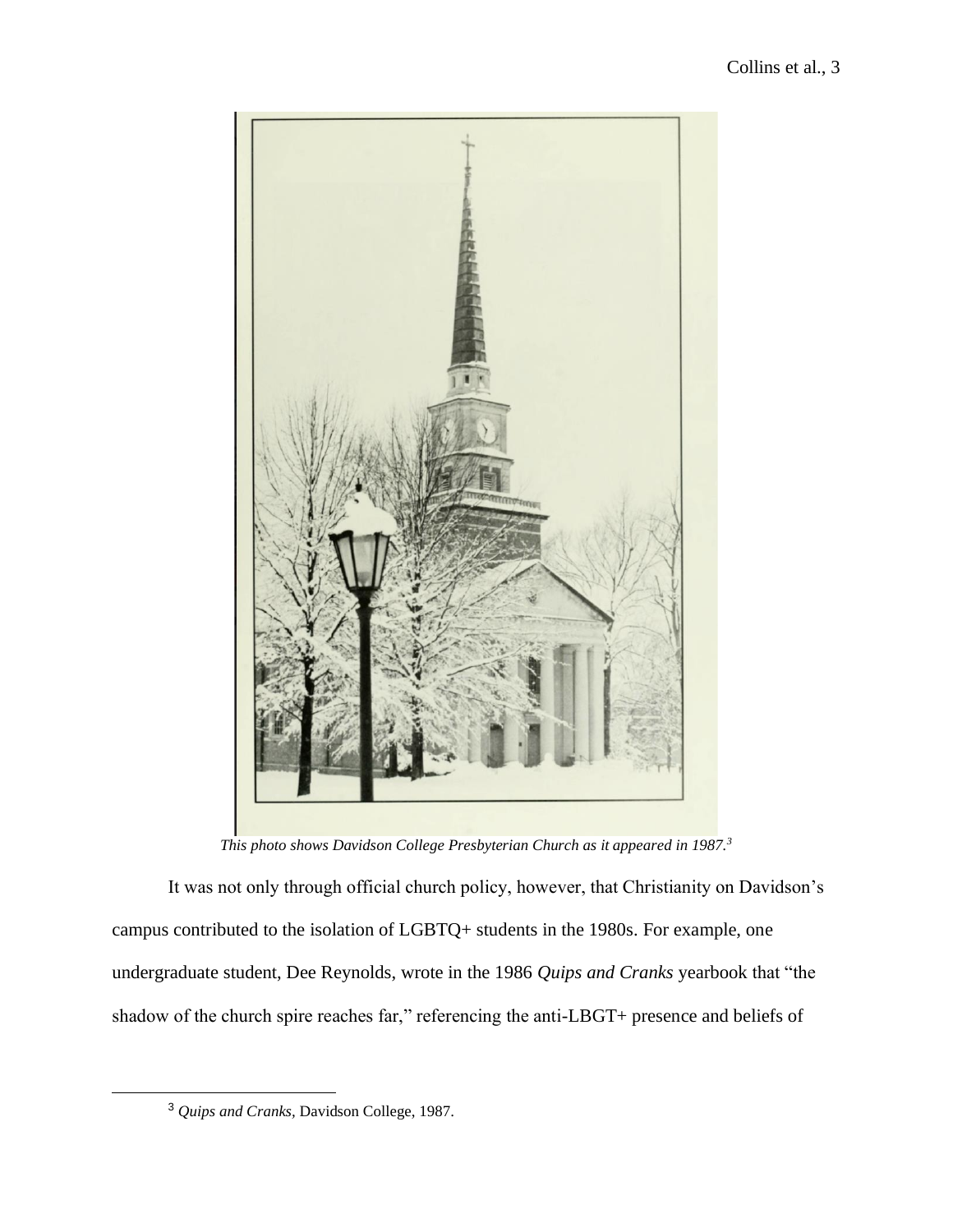many Christian student groups that pervaded the social atmosphere of Davidson.<sup>4</sup> Throughout

the 1980s, several of these overtly anti-LGBTQ+ groups thrived on campus, including the

Catholic Campus Ministry, the Fellowship of Christian Athletes, and Intervarsity Campus

Fellowship.<sup>5</sup>



*A clipping from the 1986 yearbook Quips and Cranks, in which Dee Reynolds writes about the prevalence of Christian culture on Davidson College's campus.* 

Davidson's culture, so influenced by these institutions and groups on its campus,

oftentimes did not provide an open and accepting space for queer exploration and identity. Students lacked openly queer role models in College leadership, especially when looking for such mentors within Christian spaces. Specifically, in interviews conducted with Davidson alumni, one encounters a culture in which high-profile administrators and church leaders in the Davidson community were not at all open about their sexuality, at least to the knowledge of the student population.<sup>6</sup> Reflecting on the atmosphere at Davidson, McKee stated:

<sup>4</sup> Dee Reynolds, "Under the Church Spire," *Quips and Cranks,* Davidson College, 1986, 69.

<sup>5</sup> Katie Dagenhart, "A Personal Challenge," *Wildcat Handbook,* Davidson College, 1984, 49-50.

<sup>6</sup> Wilson Hardcastle, interview by Laura Collins and Julia Bainum, March 25, 2021.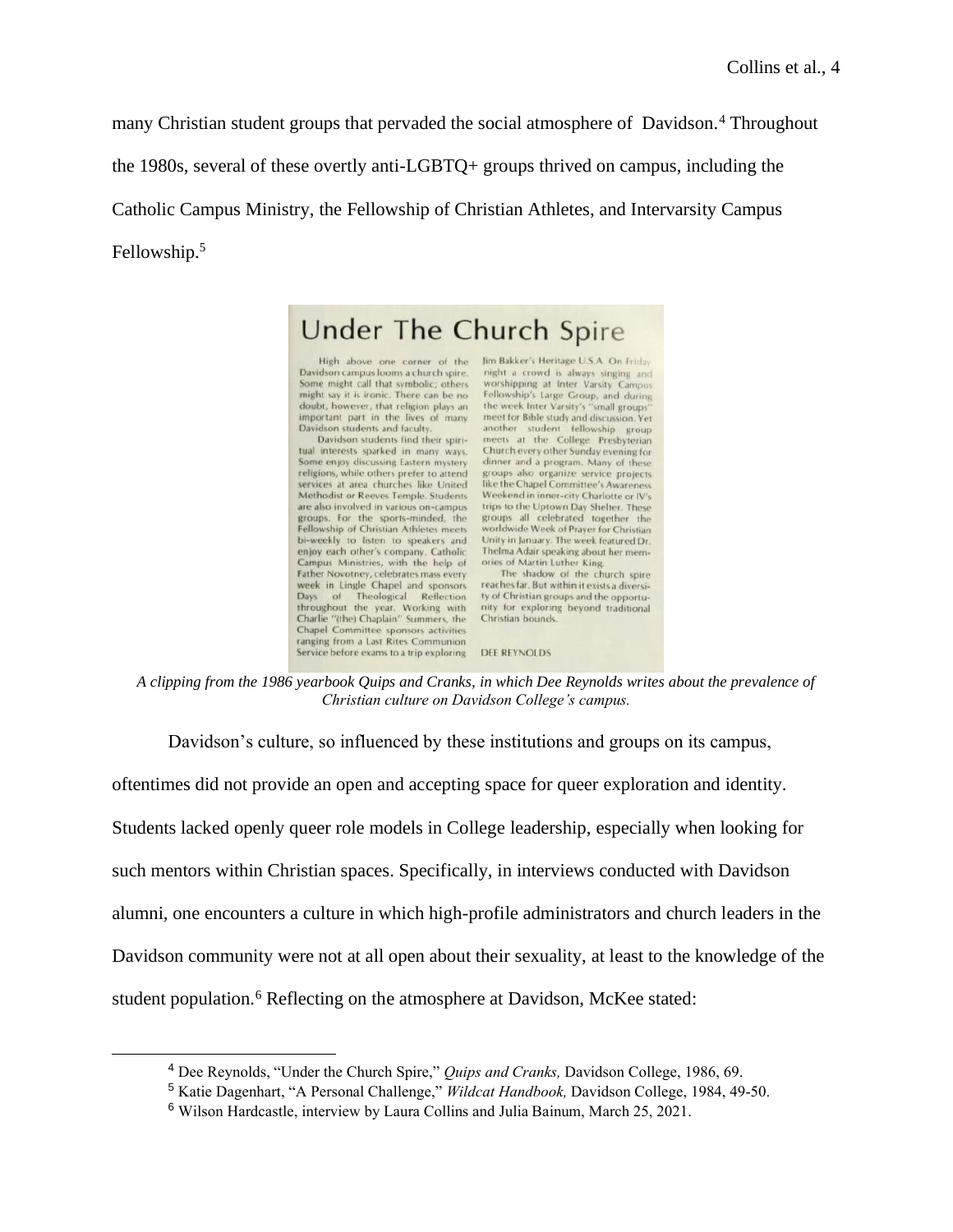As far as I know, there was no support for LGBTQ students. And that's really sad, I mean, it's terrible, I struggled [...] there were classmates that we had and dear peer folks who left Davidson. Because they couldn't get support, and, you know, it just was such a toxic atmosphere.<sup>7</sup>

McKee's experiences demonstrate that, without the support of those in positions of leadership within the Davidson Community, queer students in the 1980s lacked the institutional support they needed as they navigated a hostile Christian environment. This was especially true for Christian students who were not heterosexual and who yearned for accepting communties of faith within Davidson's Presbyterian culture.

## **Queer Exploration and the Church**

Stopping at this site of historical violence, however, does not tell a full story of the intersections of queerness and Christianity in Davidson's history. Scholars of queer history have recognized how, in many contexts, churches historically fostered queer exploration and identity, even as church teachings and procedures said otherwise. Social events, church groups, choirs, and retreats all provided the opportunity for church members to gather and spend significant time with members of the same gender identity.<sup>8</sup> Additionally, church buildings provided physical spaces for queer desire, as they remained frequently unoccupied and unlocked during the weekdays, providing space to engage in queer sexual activity.<sup>9</sup>

In more recent decades, churches in Davidson have exemplified this historical observation. They have increasingly served as spaces that fostered queer love and identity. Such fostering was not entirely underground or covert, however; rather, it was established by official church policy. McKee and Campbell had their service of blessing at DCPC, becoming the first

<sup>9</sup> Ibid, 52.

<sup>&</sup>lt;sup>7</sup> Jane Campbell and Heather McKee, interview by Lucy Walton and Courtney Clawson, March 12, 2021.

<sup>8</sup> John Howard, *Men Like That: A Southern Queer History* (Chicago: University of Chicago Press, 1997), 52-54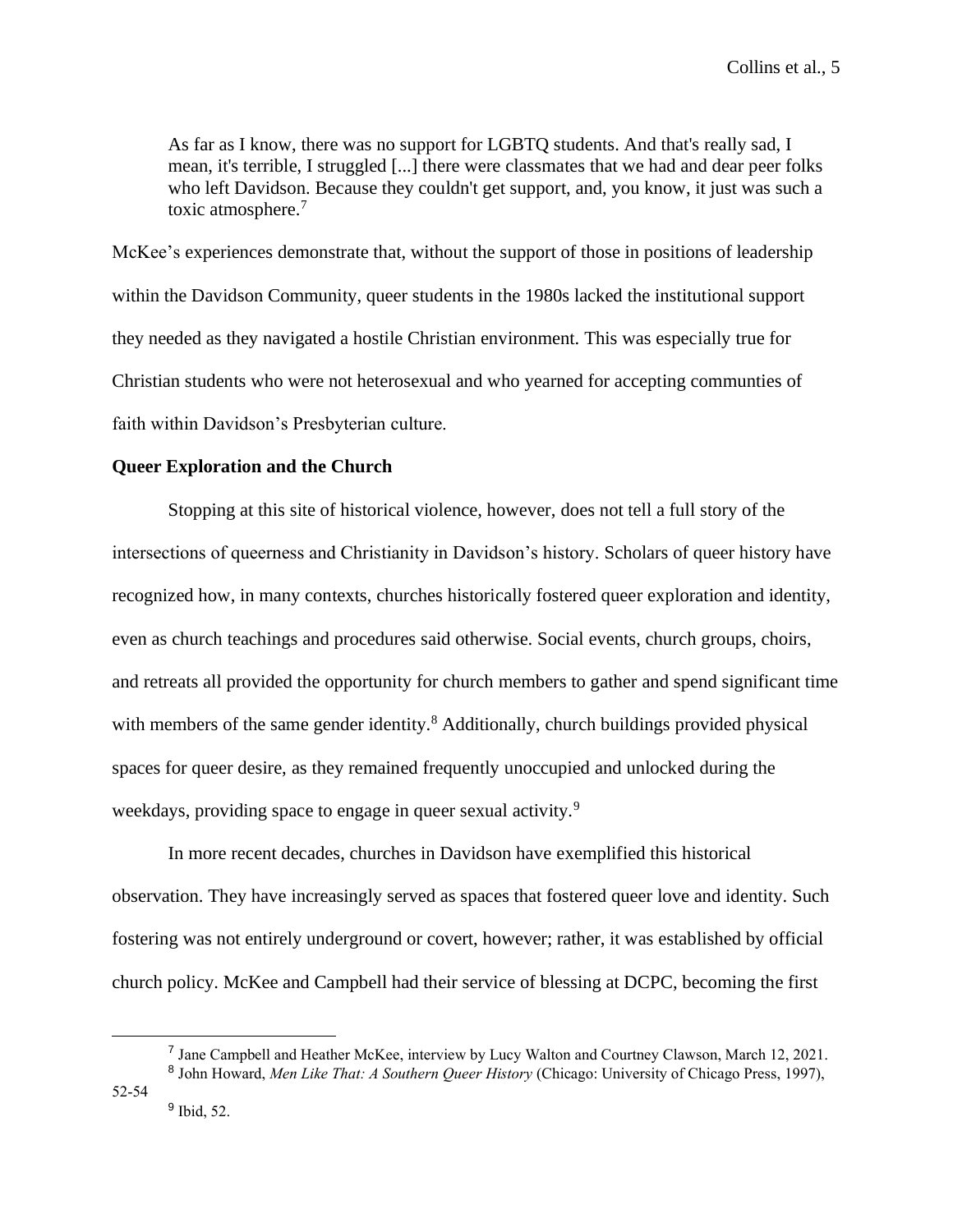lesbian couple to be married there in 2013.<sup>10</sup> This was important to the couple due to their close ties with the Presbyterian church and the role that their faith has played in their identity formation. Indeed, McKee, who has a Master of Divinity and is an ordained elder, noted that: "when I really came out was at seminary."<sup>11</sup> McKee and Campbell's ongoing commitment to and identification with the church, despite the faith-based homophobia they faced during their time as Davidson students, complicates the sometimes-oversimplified notion that Christianity and queerness must be intrinsically in conflict.



*This photo shows the members and coach of Davidson College's Women's Golf Team in 1986. Jane Campbell is on the far left, and Heather McKee is on the far right.<sup>12</sup>*

Campbell and McKee's choice to be married in a Christian service was not only impactful for them. Sharing a memory about their friendship with an older Davidson alum, Bill Benson, Campbell recalls: "We had at our service a blessing, and as everything was getting ready, I looked out into the sanctuary and just about lost it because I was wearing my Navy

<sup>&</sup>lt;sup>10</sup> Campbell and McKee, interview by Walton and Clawson, 2021; Ariana Howard, "Wildcat Weddings: A Look at Davidson Marriages," *Davidsonian*, November 20, 2019.

 $11$  Ibid.

<sup>12</sup> "Women's Golf," *Quips and Cranks,* Davidson College, 1987, 106.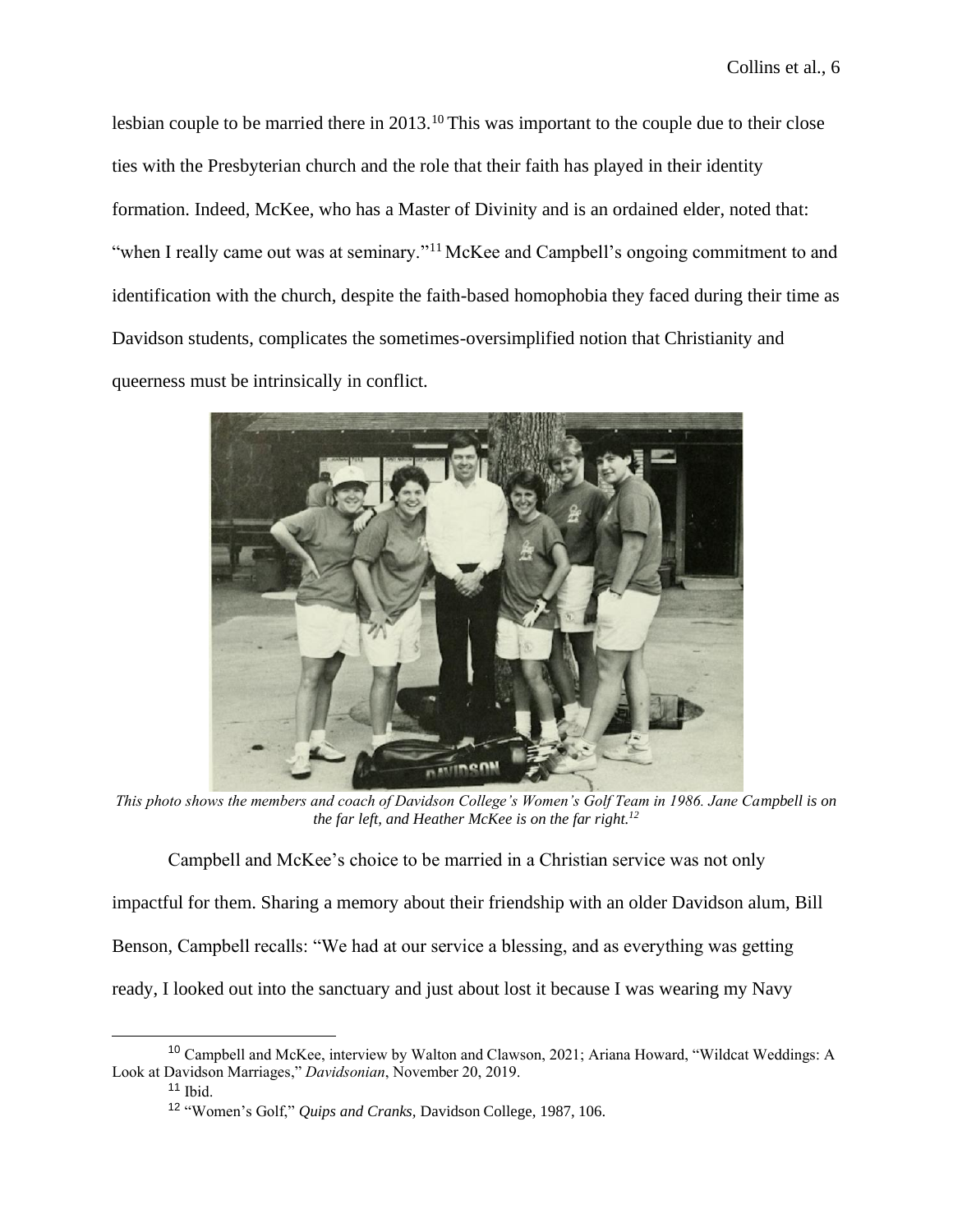Collins et al., 7

service dress white uniform and, lo and behold, in was walking Bill Benson in his World War Two era service dress uniform."<sup>13</sup> She went on to explain that after Benson passed, she was approached by his children, who communicated to her that:

We firmly believe that dad got to live these extra months because you guys changed it and you guys gave him an appreciation and understanding […] Our father didn't live a life where he would have accepted your relationship. But it was- it was you guys, […] it was two Davidson alumni, and it was a Davidson alum who served in his navy.<sup>14</sup>

The testimony shared by Bill's children demonstrates the impact of increased harmony between queer members of the Davidson Community and the Davidson College Presbyterian Church. In witnessing the union of lesbian and Christian identity experienced and publicly celebrated by McKee and Campbell, Bill was able to find inner reconciliation between his own faith and his beliefs regarding queer acceptance. By fostering a queer-tolerant form of Christianity, the Presbyterian community of Davidson College was able to model a form of Christian identity that made space for and celebrated various sexual identities within the Davidson Community.

## **Making Space for Queerness and Christianity at Davidson**

McKee and Campbell's marriage at DCPC clearly served as a powerful symbol for the politics of belonging and visibility. Conducting this ceremony in the Davidson context created a public demonstration of a lesbian couple taking up religious and social space on Davidson's campus to celebrate their love and companionship. Further, their relationship with Benson demonstrates how such visibility can directly impact the beliefs of individuals and help to foster a broader culture of acceptance. This speaks to the capacity for influence that Davidson could

<sup>&</sup>lt;sup>13</sup> Campbell and McKee, interview by Walton and Clawson, 2021; Ariana Howard, "Wildcat Weddings: A Look at Davidson Marriages," *Davidsonian*, November 20, 2019.

 $14$  Ibid.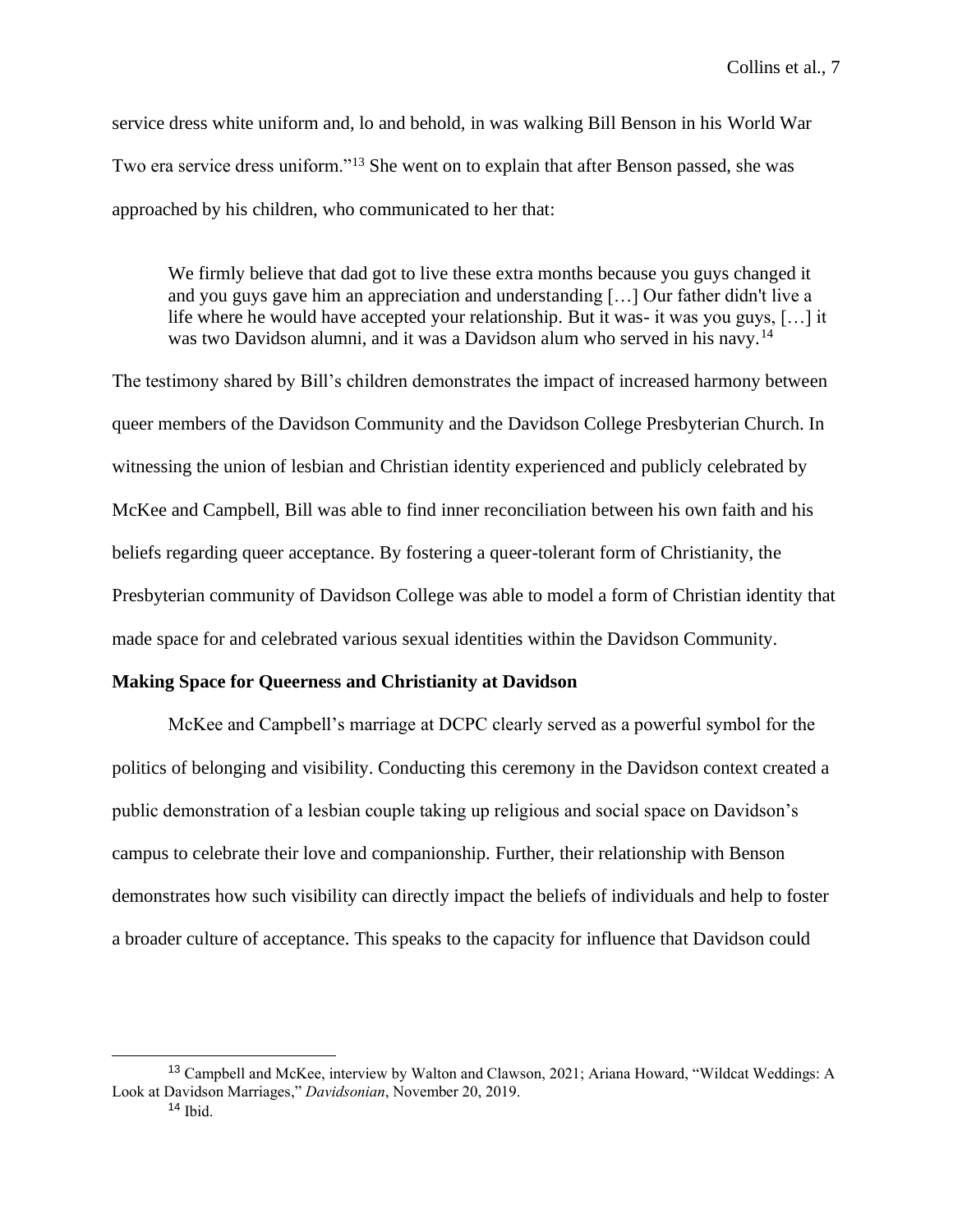Collins et al., 8

yield when making the campus and its Christian spaces safe and affirming environments for queer students to celebrate their identities openly and visibly.

Regardless, there is still much to be done to make Davidson a safe space for queer students. When asked what Davidson students and administrators could do to make it a better place, McKee and Campbell both cited the presence anti-LGBTQ+ fundamentalist Christian groups at the school as a continued barrier for queer students, emphasizing the importance of inclusive religious dialogue on campus.<sup>15</sup> Heather noted, "There are religious organizations on the Davidson campus now that do not foreground their theological beliefs, when it comes to LGBTQ people and do—I think—some pretty, you know, disingenuous recruiting to get folks involved and in their groups."<sup>16</sup>

Thus, the complicated history of queerness and Christianity at Davidson continues to unfold in 2021, revealing a fluid relationship between queerness in which Christianity, sin, and sexuality are much more nuanced than any "one size fits all" conception. Heather McKee and Jane Campbell's marriage and ongoing leadership roles point to the possibilities for radical change in the politics of belonging on Davidson College's campus and in Christian spaces more broadly. Further, our experience interviewing these women demonstrates the capacity for oral history sources to cultivate a deeper and more rich understanding regarding the relationship between sexuality and Christianity at Davidson College.

#### Bibliography

## **Primary Sources**

<sup>15</sup> Ibid.  $16$  Ihid.